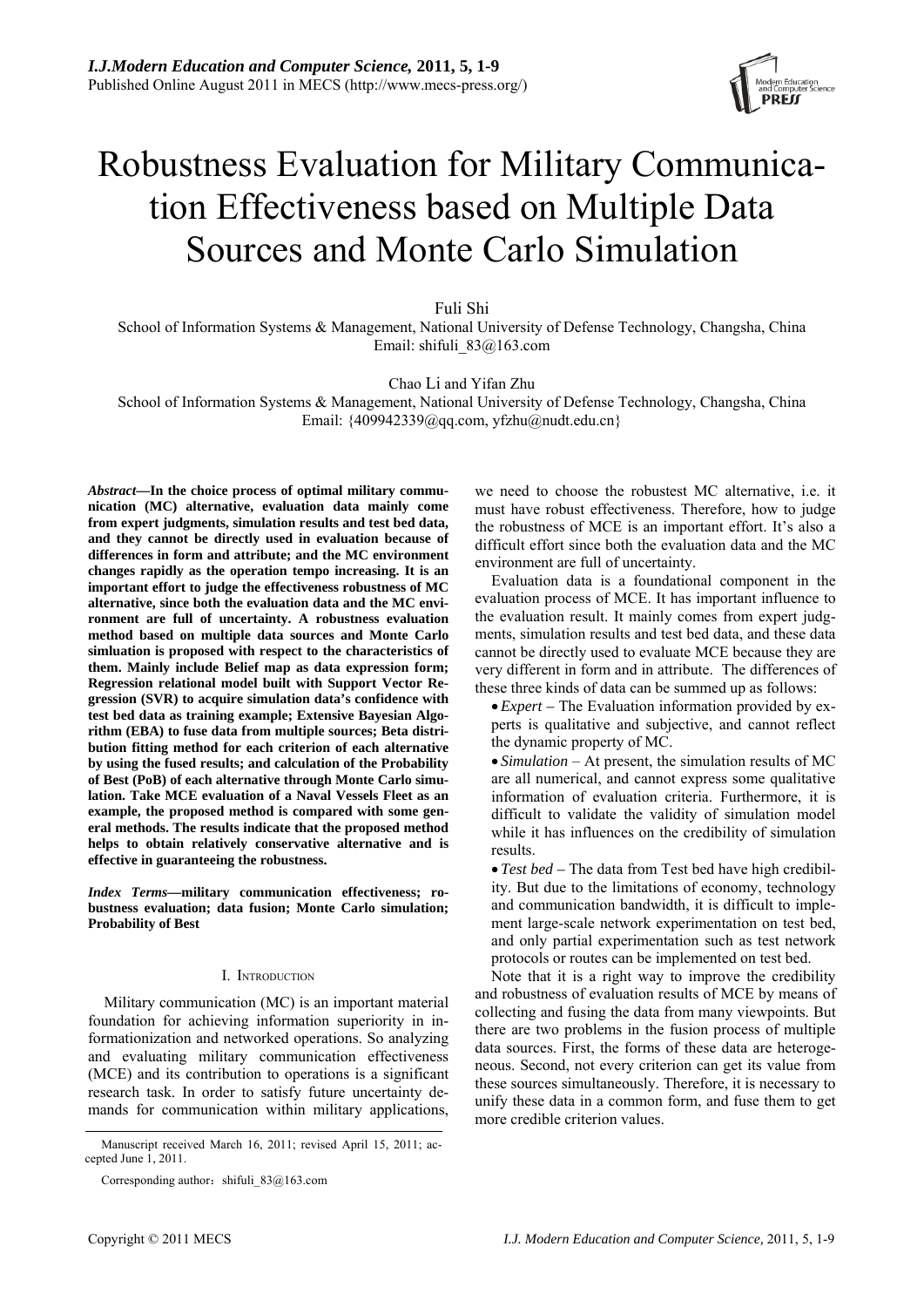Additionally, the conventional choice method of optimization MC alternatives is to rank directly based on evaluation results. The common methods of MCE evaluation are such multi-attribute decision making ones as TOPSIS( the technique for order preference by similarity to ideal solution), AHP(analytic hierarchy process), utility function method and weighted sum method[1][2], in which case a kind of ordering can be merely gotten about the evaluated values. In fact, the same system and criterions may have different values under different conditions. However, with the development and applications of network centric warfare (NCW), the MC environment is always changed rapidly and full of uncertainty. So how to reflect the uncertainty of communication environment in the process of effectiveness evaluation is another problem.

Huang [3] proposed a two data sources (expert judgments and simulation results) fusion method in the evaluation process of weapon equipment operational effectiveness. He has not considered data from test beds or combat exercises. But these data can be used to validate the degree of simulation model's validity. This paper consults Huang's work and Monte Carlo simulation to minimize the uncertainty in the evaluation process of MCE, and proposes a robustness evaluation framework of MCE which synthesizes the expert judgments, simulation results, test bed data and the uncertainty of communication environment in the evaluation process.

The rest of this paper is organized as follows. Section II describes some foundational theories which are used in this paper. Section III presents the applications of five key technologies and the framework of robustness evaluation based on multiple data sources fusion and Monte Carlo simulation. Section IV gives an application to demonstrate the proposed method. Section V summarizes this paper.

#### II. FOUNDATIONAL THEORIES

This section describes some foundational theories which are used in the proposed method.

## *A. Belief Map*

A belief map [4] is a tool help designer to picture and understand evaluation of concepts using beliefs. Belief is the confidence placed on an alternative's ability to meet a target by a criterion or requirement, based on current knowledge. And Belief can be expressed on a belief map. A belief map organizes 2-dimensions of belief: knowledge and confidence. Knowledge is a measure of the information held by an expert about a criterion value of an alternative. If the required information was not known to the expert, then the probability is 0.5, if fully known, then it would be 1. Confidence can be associated with probabilities. If there is confidence that the criterion value of an alternative fully meet the target, then the probability is 1 (100%). Probability is 0 if the criterion value fails to meet the target at all.

In a belief map (see Fig.1), the knowledge  $K_{c_1,a_1,p_1}$  and confidence  $C_{c_1, a_1, p_1}$  of point  $S_{c_1, a_1, p_1}$  are 0.8 and 0.55 respectively, point  $S_{c_1, a_1, p_1}$  denotes the expert has a belief of 53%



Figure 1. Belief Map

 $(0.8*0.55+0.2*0.45=0.53)$  that the criterion value of an alternative will meet the mission requirements.

#### *B. Support Vector Regression*

Support vector regression (SVR) is a particular implementation of Support Vector Machines [1]. It's known that SVR is to learn an unknown function *f* based only on a training set of *l* input-output pairs  $\{x_i, y_i\}$   $i = 1, \dots, l$  in a black box modeling approach. For the linear case, *f* is given by:

$$
f(\mathbf{x}) = \langle \mathbf{w} \cdot \mathbf{x} \rangle + \mathbf{b} . \tag{1}
$$

Where  $\langle \mathbf{w} \cdot \mathbf{x} \rangle$  is the dot product between **w** and **x**.

The non-linear case is referred to as the kernel function [1] and represented by  $k(x, x')$ , where **x** and **x**<sup>'</sup> are input vectors. Tab.1 lists some common kernel functions.

Applying the kernel function to the dot product of input vectors, we obtain:

$$
\max \left\{ \frac{-\frac{1}{2} \sum_{i,j=1}^{l} (\alpha_i^* - \alpha_i)(\alpha_j^* - \alpha_j) k(\mathbf{x}_i, \mathbf{x}_j)}{-\varepsilon \sum_{i=1}^{l} (\alpha_i + \alpha_i^*) + \sum_{i=1}^{l} y_i (\alpha_i - \alpha_i^*)} \right.\n\tag{2}
$$

Subject to 
$$
\sum_{i=1}^{N} (\alpha_i - \alpha_i^*) = 0
$$

$$
\alpha_i, \alpha_i^* \in [0, C]
$$

Replacing the dot product in (1). The SVR approximation becomes:

TABLE I. COMMON KERNEL FUNCTIONS[1]

| Linear                        | $k(\mathbf{x}, \mathbf{x}') = \mathbf{x}^{\mathrm{T}} \mathbf{x}'$                  |
|-------------------------------|-------------------------------------------------------------------------------------|
| Polynomial                    | $k(\mathbf{x}, \mathbf{x}') = (\mathbf{x} \cdot \mathbf{x}')^d$                     |
| Gaussian                      | $k(\mathbf{x}, \mathbf{x}') = \exp(-\ \mathbf{x} - \mathbf{x}'\ ^2 / 2\sigma^2)$    |
| Sigmoid                       | $k(\mathbf{x}, \mathbf{x}') = \tanh(k(\mathbf{x} \cdot \mathbf{x}') + \theta)$      |
| Inhomogeneous Poly-<br>nomial | $k(\mathbf{x}, \mathbf{x}') = (\langle \mathbf{x} \cdot \mathbf{x}' \rangle + c)^d$ |

Copyright © 2011 MECS *I.J. Modern Education and Computer Science,* 2011, 5, 1-9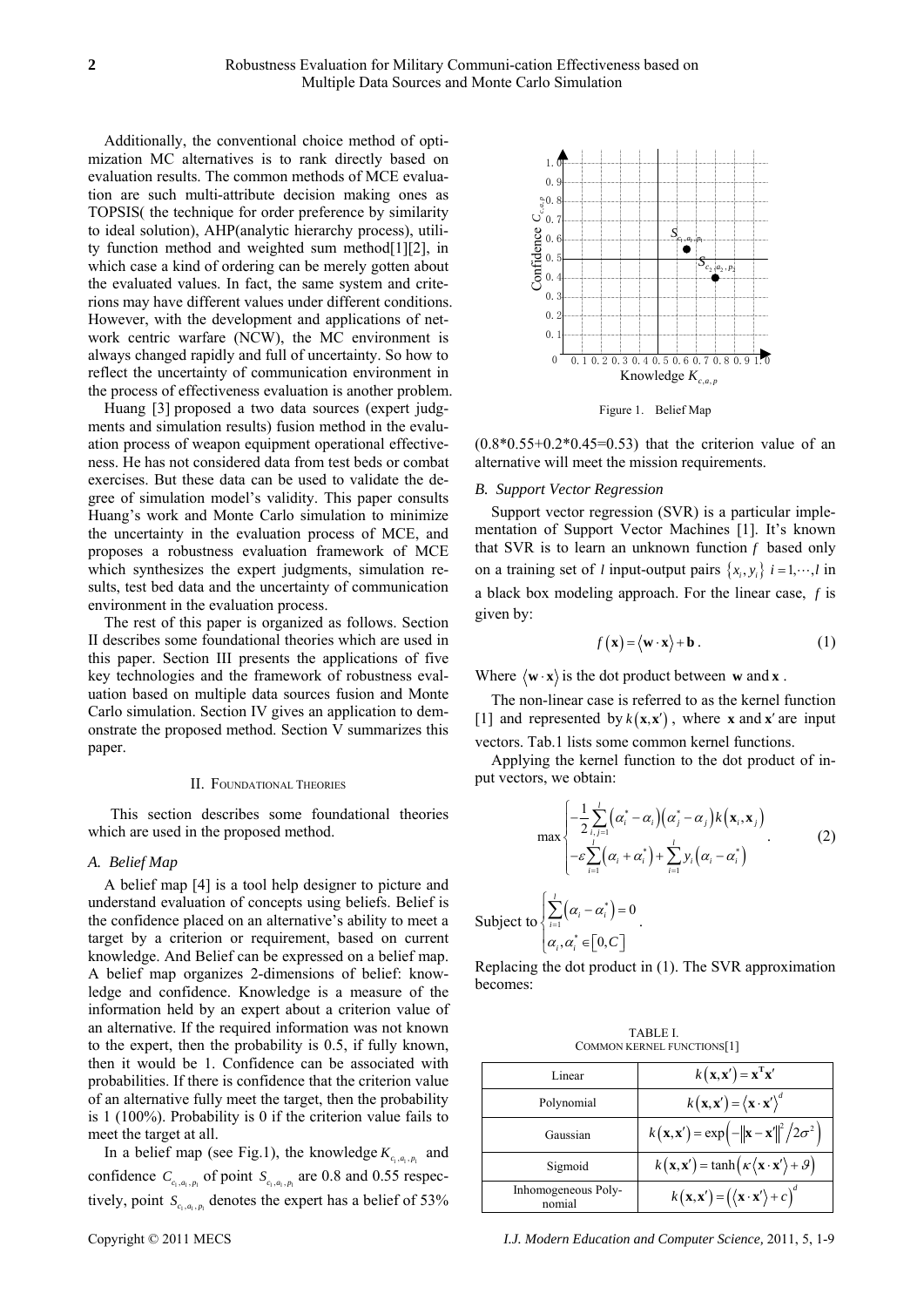$$
f(\mathbf{x}) = \sum_{i=1}^{l} (\alpha_i - \alpha_i^*) k(\mathbf{x}_i, \mathbf{x}) + b.
$$
 (3)

Using Karush-Kuhn-Tucker conditions [6] calculate:

$$
b = average_k \left\{ \delta_k + y_k - \sum_{i=1}^l (\alpha_i - \alpha_i^*) k(\mathbf{x}_i, \mathbf{x}_k) \right\}.
$$
 (4)

Where,  $\alpha_i$  and  $\alpha_i^*$  are Lagrange multipliers,  $k(\mathbf{x}_i, \mathbf{x}) = \Phi^T(\mathbf{x}_i) \cdot \Phi(\mathbf{x})$  is a kernel function satisfies Mercer condition.

## *C. Extensive Bayesian Algorithm*

Bayesian theory [7] described in statistics is: *E* is an experiment, *S* is the sample space of *E* , *A* is an event of *E*,  $B_1, B_2, \dots, B_n$  are partitions of *S*, and  $P(A) > 0$ , then

$$
P(B_i|A) = P(A|B_i)P(B_i)\bigg/ \sum_{j=1}^n P(A|B_j)P(B_j).
$$
 (5)

 $i = 1, 2, \cdots, n$ .

In Bayesian analysis [8], there may be two or more information sources. The information from these sources may be very different in form and cannot be processed using(5). In order to get integrated information from multiple information sources during decision-making process, the extensive of Bayesian methods based on team decision-making was proposed. And every team member's satisfaction about how the decision alternative impact objective are represented using belief (knowledge  $&$  confidence). Then use  $(6)$  to compute the integrated information of the decision alternative.

$$
P(\theta = Y) = \alpha \prod_{i=1}^{m} (ck + (1-c)(1-k))_{p_i}
$$
  
\n
$$
\alpha = 1 / \left( \prod_{i=1}^{m} (ck + (1-c)(1-k))_{p_i} + \prod_{i=1}^{m} (c(1-k) + (1-c)k)_{p_i} \right).
$$
 (6)

Formula (6) is similar to the Bayesian pattern, so it is called Extensive Bayesian algorithm (EBA). Where,  $P(\theta = Y)$  represents the integrated probabilities of all team members what consider the decision alternative satisfying the requirements of objectives,  $[k, c]$ represents the knowledge and confidence of a team member  $p$  on the judgment,  $\alpha$  is a normalization factor,  $p = \{p_1, p_2, \dots, p_m\}$  is the set of team members.

## *D. Beta Distribution*

The general formula for the probability density function of the beta distribution [9] is

$$
f(x) = \frac{(x-a)^{\alpha-1}(b-x)^{\beta-1}}{B(\alpha, \beta)(b-a)^{\alpha+\beta-1}}, \ a \le x \le b \ ; \ p,q > 0. \tag{7}
$$

Where  $\alpha$  and  $\beta$  are the shape parameters,  $\alpha$  and  $\beta$  are the lower and upper bounds, respectively, of the distribution, and  $B(\alpha, \beta)$  is the beta function. The beta function has formula

$$
B(\alpha, \beta) = \int_0^1 t^{\alpha - 1} (1 - t)^{\beta - 1} dt . \tag{8}
$$

The case where  $a = 0$  and  $b = 1$  is called the standard beta distribution. The standard beta distribution equation is

$$
f(x) = \frac{x^{\alpha-1}(1-x)^{\beta-1}}{B(\alpha,\beta)}, 0 \le x \le 1, \alpha, \beta > 0.
$$
 (9)

A common approach to determine a distribution in the absence of data is to assume a beta distribution. Because the Beta distribution has finite limits and it can be approached many distributions when the parameters are adjusted. Such as it is the standard uniform distribution when  $\alpha = \beta = 1$ , the standard normal distribution when  $\alpha = \beta = 4$ , etc, which are all special cases of the beta distribution. So the Beta distribution is an attractive candidate for the value distribution of criterion.

## *E. Monte Carlo Simulation*

Monte Carlo Analysis is a computer-based analysis method developed in the 1940's [10]. It uses statistical sampling techniques in obtaining a probabilistic approximation to the solution of a mathematical equation or model. In the context of Monte Carlo analysis, simulation is the process of approximating the output of a model through repetitive random application of a model's algorithm. Its merits are: vulnerable to geometry within limits; convergence rate irrelevant to dimensionality; capable of calculating multiplied alternatives and unknown quantities; easy to identify error; and easy to accomplish because of uncomplicated program process.

#### III. FRAMWORK OF ROBUSTNESS EVALUATION

In order to deal with the problem occurred in the evaluation process, on the one hand, the relationships among evaluation data sources are presented and showed on Fig.2. The focus of evaluation data fusion in this research is how to validate the validity of simulation data using test bed data. It is impossible to use test bed data validate the simulation data directly. Because implementing test bed experiments on evaluation object may be large-scale network and too difficult, it is necessary to build a prediction model with test bed data. There are many methods to build prediction models, such as least squares, neural networks, SVR and so on [11]. Among all these methods, only SVR can avoid curse of dimensionality and overfitting problems. Therefore, SVR was adopted to build the prediction model in the fusion process of evaluation data. On the other hand, the Monte Carlo simulation was used



Figure 2. The relationships among data sources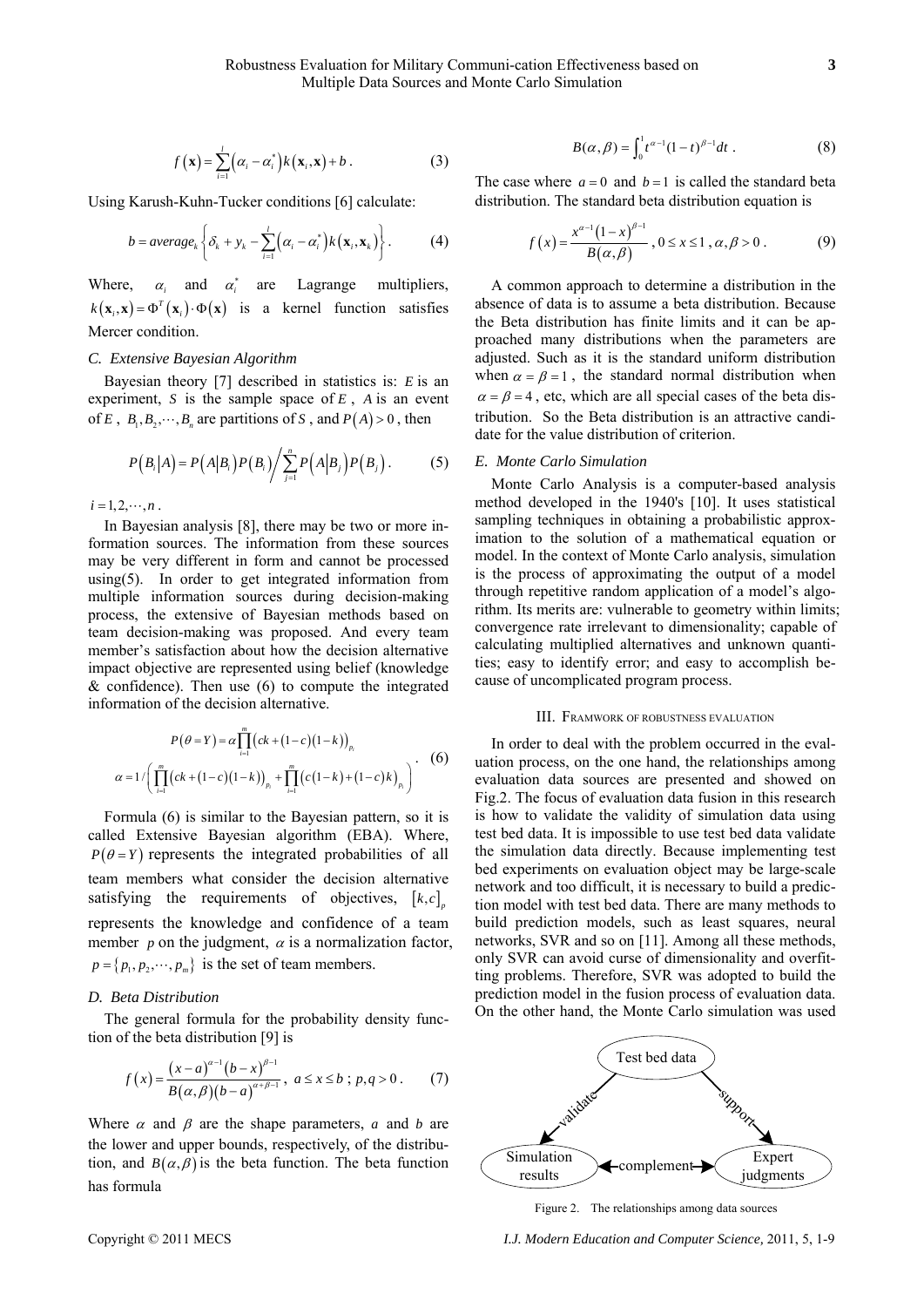to describe the uncertainty of communication environment in the process of effectiveness evaluation. And the simulation model is based on criteria' Beta distribution models which are fitted from the fusion result of multiple data sources.

## *A. Unify the Multiple Data in a Common Form*

Data in the evaluation process of MCE is either quantitative or qualitative. In order to unify the form of evaluation data, belief map is used as a tool to express heterogeneous data commensurably.

Experts can provide qualitative information for criteria, both the knowledge and confidence of criteria can be provided by experts directly. Simulations can provide quantitative information for criteria, and criteria's utility value can be taken as their knowledge, the confidence of them can be provided by prediction models which are built using test bed data and SVR.

Using the abscissa of belief map (see Fig.1) represents the knowledge of an expert, is denoted as  $K_{c,a,p}$  $(K_{c,a,p} \in [0,1])$ . That is to say,  $K_{c,a,p}$  represents the amount of knowledge the expert *p* has about the alternative *a* satisfy the criterion *c* . Similarly, using y-axis represents the confidence of an expert, is denoted as  $C_{c,a,p}$ (  $C_{c, a, p} \in [0,1]$ ), and  $C_{c, a, p}$  represents the confidence the expert *p* has about the alternative *a* satisfy the criterion *c* . And in the proposed method, a simulation was taken as a virtual expert. Therefore, any point  $S_{c,a,p}(K_{c,a,p}, C_{c,a,p})$  in a belief map denotes an expert's preference about a value of an evaluation criterion.

## *B. Compute Confidence of Simulation Data*

In this research, we take test bed data as training sets to build regression relational models between network parameters (NP, such as wireless bandwidth, wired bandwidth, exchange capacity, process capacity, service access capacity, relay types ans so on) and measures of performance (MOP, i.e. the lowest criteria, such as call completing rate) using SVR. And then compute the confidence of simulation data. The steps are:

*1) Definite the criteria which are need to acquire confidence. Unify the dimension of test bed data and simulation data about these criteria .* 

2) Take training sets 
$$
T = \{(x_i, y_i) | i = 1, 2, \dots, N\}
$$
 from

*test bed data, where*  $x_i \in X \subset R^n$ ,  $y_i \in Y \subset R$ .

*3) Select appropriate parameters* <sup>ε</sup> > 0 *, C* > 0 *and Kernel Function*  $K(x, x')$  *, solving quadratic programming problem (2) to get the optimal solution*   $\overline{\alpha}^{(*)} = (\overline{\alpha}_1, \overline{\alpha}_1^*, \overline{\alpha}_2, \overline{\alpha}_2^*, \cdots, \overline{\alpha}_n, \overline{\alpha}_n^*)^T$ .

*4) Use (3) and (4) to build non-linear support vector regression machine model.* 

*5) Select corresponding simulation data*   $(x^{s}, y^{s}) \in R^{n} \times R$ , compute  $\hat{y}^{s} = f(x^{s})$ ,  $\varepsilon^{s} = |y^{s} - \hat{y}^{s}|$ , Then, *the confidence of simulation data can be computed by (10).* 

$$
c = \begin{cases} 0 & \varepsilon^s > \varepsilon \\ \frac{\varepsilon - \varepsilon^s}{\varepsilon} & \varepsilon^s \le \varepsilon, \\ 1 & \varepsilon^s = 0 \end{cases}
$$
 (10)

Where, (10) can be modified according to specific conditions.

# *C. Fit Criterion' Beta Distribution Model*

After all needful evaluation data are expressed on belief map. It is time to compute the integrate value of the criterion. Using (6) integrate all information of a criterion of an alternative into a probability value. I.e. the value of each evaluation criterion of an alternative can be expressed in probability.

But with the development and applications of network centric warfare (NCW), the MC environment is always uncertainty. And a single probability value can not reflect the characters of the criterion exactly. As mentioned above, the value of an evaluation criterion of an alternative is integrated by multiple experts' (including virtual experts) judgement. If the distribution model of the criterion value can be fitted, it is important to get robustness evaluation result. Though the current data processing appeals to the normal distribution, the reality goes the other way. According to the characters of Beta distribution, we can compute density function parameters of every criterion's Beta distribution model based on the assumption that every criterion' values of all the alternatives obey Beta distribution. The detailed fitting processes are:

*1) Define and research the evaluation problem to forming alternatives and effectiveness evaluation criteria system.* 

*2) Using (6) integrate every two expert's (including virtual experts) values of a criterion of an alternative into a probability value. In this case, if there are x experts in the evaluation process, we can get*  $C_x^2 = x(x-1)/2$ *probability values of each criterion of each alternative.* 

*3) Estimate the probability density function parameters using the least square method, and the constructor is* 

$$
f(c_i, \alpha, \beta) = \frac{m_i}{2n h_i} \quad i = 1, 2, \cdots, N. \tag{11}
$$

*Where*  $h_i$  *is the half-breadth of the part i ; 4) Calculate the shape parameters* 

$$
\delta_i(\alpha,\beta) = \ln \left\{ \frac{m_i}{2nh_i f(c_i,\alpha,\beta)} \right\}.
$$
 (12)

$$
R = \sum_{i=1}^{N} \delta_i^2 , \begin{cases} \frac{\partial R}{\partial \alpha} = 0 \\ \frac{\partial R}{\partial \beta} = 0 \end{cases} . \tag{13}
$$

 $i = 1, 2, \cdots, N$ .

The shape parameters  $\alpha$ ,  $\beta$  can be calculated, and so is the fitted Beta distribution of the criterion value.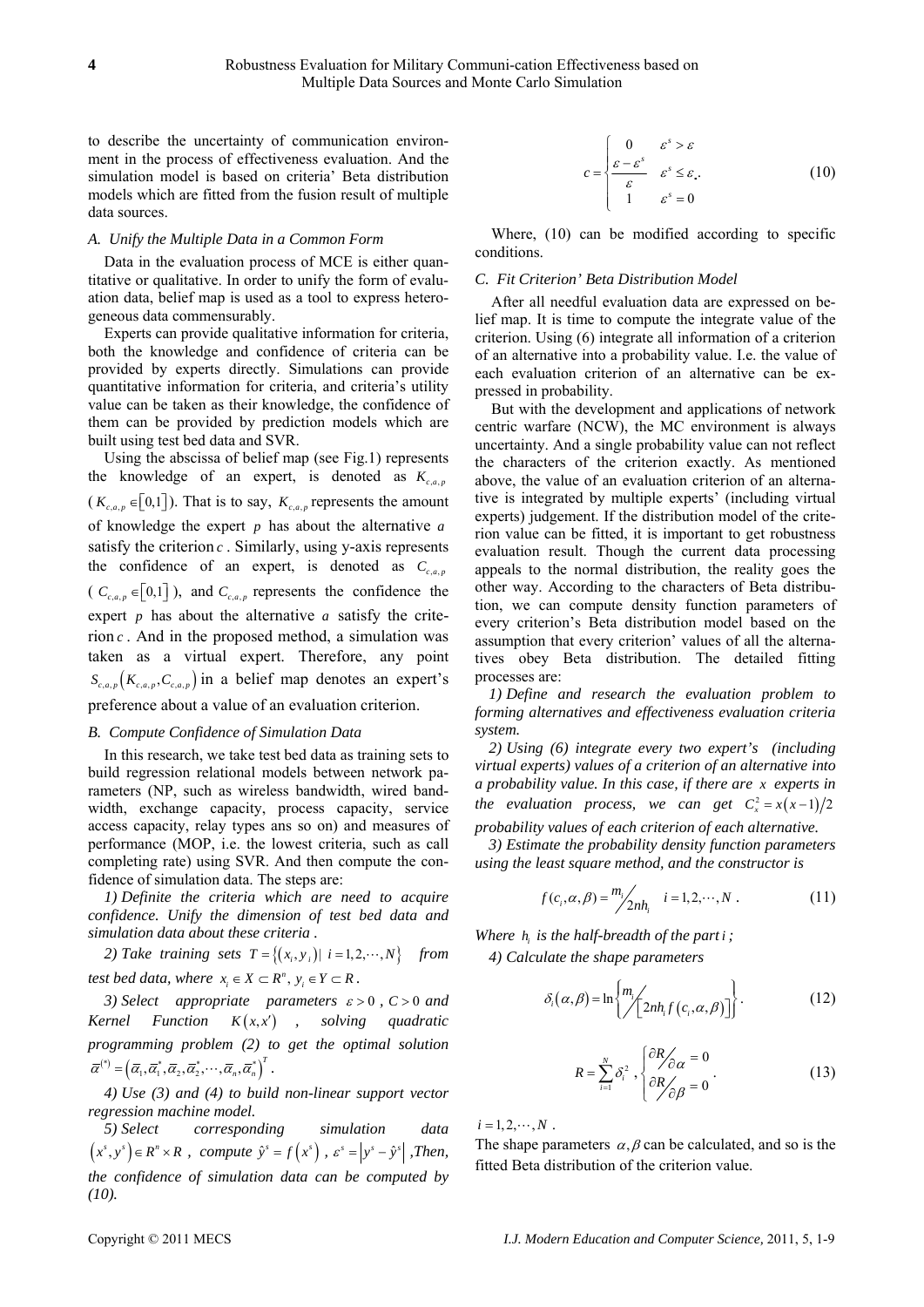## *D. Calculate Probability of Best*

The Probability of Best (PoB) of alternative *Ai* is the probability that alternative *Ai* is better than all other alternatives in the alternative space. It is denoted by  $PoB$ :

$$
PoB_i = P\Big(J\big(A_i\big) > \max\Big\{J\big(A_j\big)\Big\}\Big) A_i, A_j \in S, i \neq j \tag{14}
$$

Where,  $J(\cdot)$  is the integrated evaluation function of alternative's effectiveness, such as utility function [12].

Undoubtedly, the probability can be derived by various fashions, of which the most direct is that experts balance them according to their confidence. However, it is too subjective [13]. According to the principle of Monte Carlo simulation, we take the choice process of optimal MC alternative as a simulating process; take the value of each criterion as a random variable. Then we compute the PoB of each alternative through Monte Carlo simulation with criteria' Beta distribution models. The detailed calculation process of PoBs is shown in Fig.3.

In Fig.3, *T* is the total times of Monte Carlo simulation, *t* denotes the *t* -th simulation, *m* is the number of alternatives, *n* is the number of criteria, *Best*, is the count of alternative  $A_i$  as the best alternative,  $B_{ii}$  is the Beta distribution model of criterion  $C_j$  of alternative  $A_i$ ,  $b_{ij}$  is the random value generated by  $B_{ii}$ ,  $u_{ii}$  is the utility value of  $b_{ii}$ ,  $E_i = J(A_i)$  is the integrated effectiveness of alternative *Ai* .

#### *E. Robustness Evaluation Flowchart of MCE*

Combine the multiple data sources fusion method with the alternative's PoB calculation method, the robustness evaluation flowchart of MCE is shown in Fig.4. It begins with mission requirements analysis to form alternatives. and ends with the optimum rank of alternatives. All the steps are given detailedly as follows:

*1) Generate communication alternatives through mission requirements analysis based on the scenario. The* 



Figure 4. Calculation Process of PoB



Figure 3. Evaluation flowchart of MCE

*alternatives should be feasible, and satisfy the requirements of the MCE evaluation;* 

*2) Build hierarchy criteria system of communication effectiveness based on what the operation environment requirements and the focus of decision makers;* 

*3) Define the sources of each criterion, and the evaluation data mainly from experts' judgment, test bed data or simulation results;* 

*4) Using Belief map as data expression form. Experts' judgments which are qualitative data can be directly used in belief map, the test bed data can be taken as training example, and simulation data can be acquired to compute their confidence using test bed data and Support Vector Regression (SVR) which build regression relational model between network parameters and measures of performance;* 

*5) Using EBA to fuse data from the three sources, the method can compute the integrated information of the decision alternative, and can represent the probabilities of all team members consider the decision alternative satisfy the requirements of objectives;* 

*6) Fitting Beta distribution model based on fused results for each criterion of each alternative;* 

*7) Computing the PoB of each alternative through Monte Carlo simulation, then rank the values to obtain optimal alternative. The Monte Carlo simulation can be implemented with set times, and compute each alternative's effectiveness each simulation time.*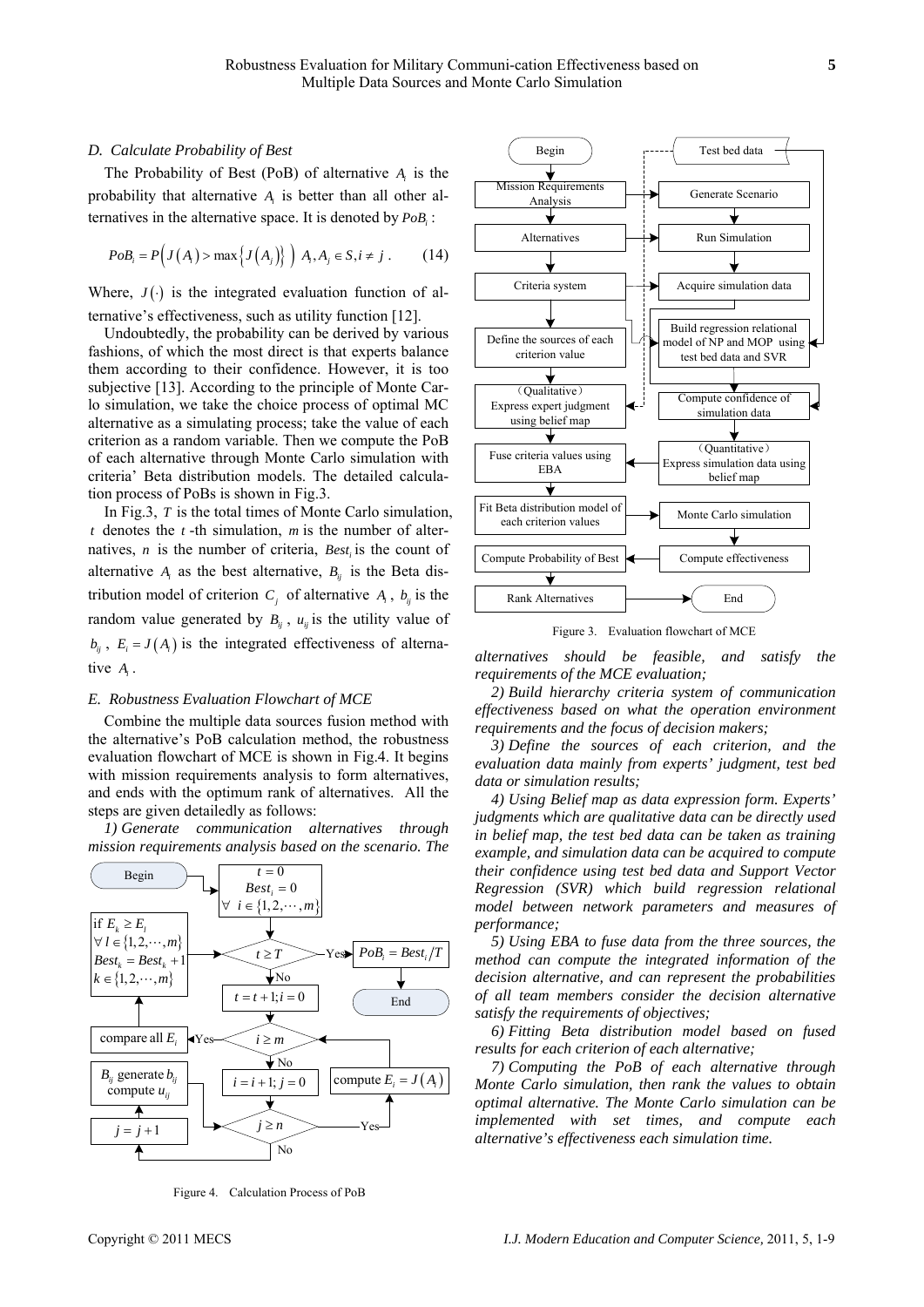

Figure 5. Evaluation criteria system of MCE[1][14]

## IV. APPLICATIONS

This section presents an example of a Naval Vessels Fleet's MCE evaluation, to illustrate the credibility and effectiveness of proposed framework. The analytical factors of alternatives (Alts) are wireless bandwidth, wired bandwidth, exchange capacity, process capacity, and service access capacity and relay types. Five alternatives (details are concealed) with different analytical factors values are evaluated in this example.

## *A. Evaluation Criteria System*

MCE can be measured from mission effectiveness and potential effectiveness. Mission effectiveness is that MC satisfies the degree of mission requirements; Potential effectiveness is that MC satisfies the degree of the ideal system requirements. This paper mainly focuses on the mission effectiveness of MC, and the top evaluation criteria of it are availability, dependability and capability. The evaluation criteria system is given in Fig.5.

#### *B. Attributes of Criteria*

TABLE II. ATTRIBUTES OF CRITERIA

| Criteria | Criteria<br>types | Data<br>types | Data<br>sources<br>types | Vital Parameters                                                   |
|----------|-------------------|---------------|--------------------------|--------------------------------------------------------------------|
| $I_{11}$ | R                 | QT            | S,E                      | network size, structure                                            |
| $I_{12}$ | B                 | QT            | S,E                      | network size, structure,<br>service access capacity                |
| $I_{13}$ | B                 | QT            | S,T,E                    | network size, structure,<br>service access capacity                |
| $I_{21}$ | B                 | QT            | S,T,E                    | reliabilities of nodes and<br>links, MTTR                          |
| $I_{22}$ | B                 | QL            | E                        | reliabilities of communi-<br>cation equipments                     |
| $I_{23}$ | R                 | QL            | E                        | levels of encrpytion<br>tachniques                                 |
| $I_{31}$ | R                 | QT            | S,T,E                    | network size, capacity                                             |
| $I_{32}$ | P                 | QT            | S,T,E                    | network size, structure,<br>service access capacity,<br>time delay |
| $I_{33}$ | R                 | QL            | E                        | disturb levels of electro-<br>magnetism                            |
| $I_{34}$ | B                 | QT            | S,T,E                    | the number of recived<br>calls, the number of all<br>calls         |



score

Figure 6. Comparisons among alternatives

It is important to define the attributes of every criterion in the evaluation process of MCE. These attributes include criteria types benefit (B) and punish (P), data types quantitative (QT) and qualitative (QL), data sources types test bed (T), simulation (S) and expert (E), and vital parameters of criteria. Tab.II shows the attributes of criteria.

#### *C. Evaluation Data*

In this example, the values of qualitative criteria are provided by experts and the values of quantitative criteria are provided by test bed and simulation which are built to evaluate MCE.The experts give the values of qualitative criteria via belief map directly. In order to evaluate the alternatives'effectivenesses, we must build a simulation system according to the scenario of evaluation environment. Fig.6 is a snapshot of a simulation result.

Take the criterion 'call completing ratio' as an example to illustrate the proposed method. Firstly, the knowledge of 'call completing ratio' from an simulation can be taken from it's utility value. Secondly, choose polynomial kernel (PK) and Gaussian functions (GF) as kernel functions to build SVR prediction model between network parameters and 'call completing ratio' respectively. Fig.7 and Fig.8 show the influence of wireless bandwidth and Wired bandwidth on 'call completing ratio' with parameters  $\varepsilon = 0.01$ ,  $C = 0.1$  or  $C = 0.5$ , respectively.



Figure 7. Wireless bandwidth vs. Call completing ratio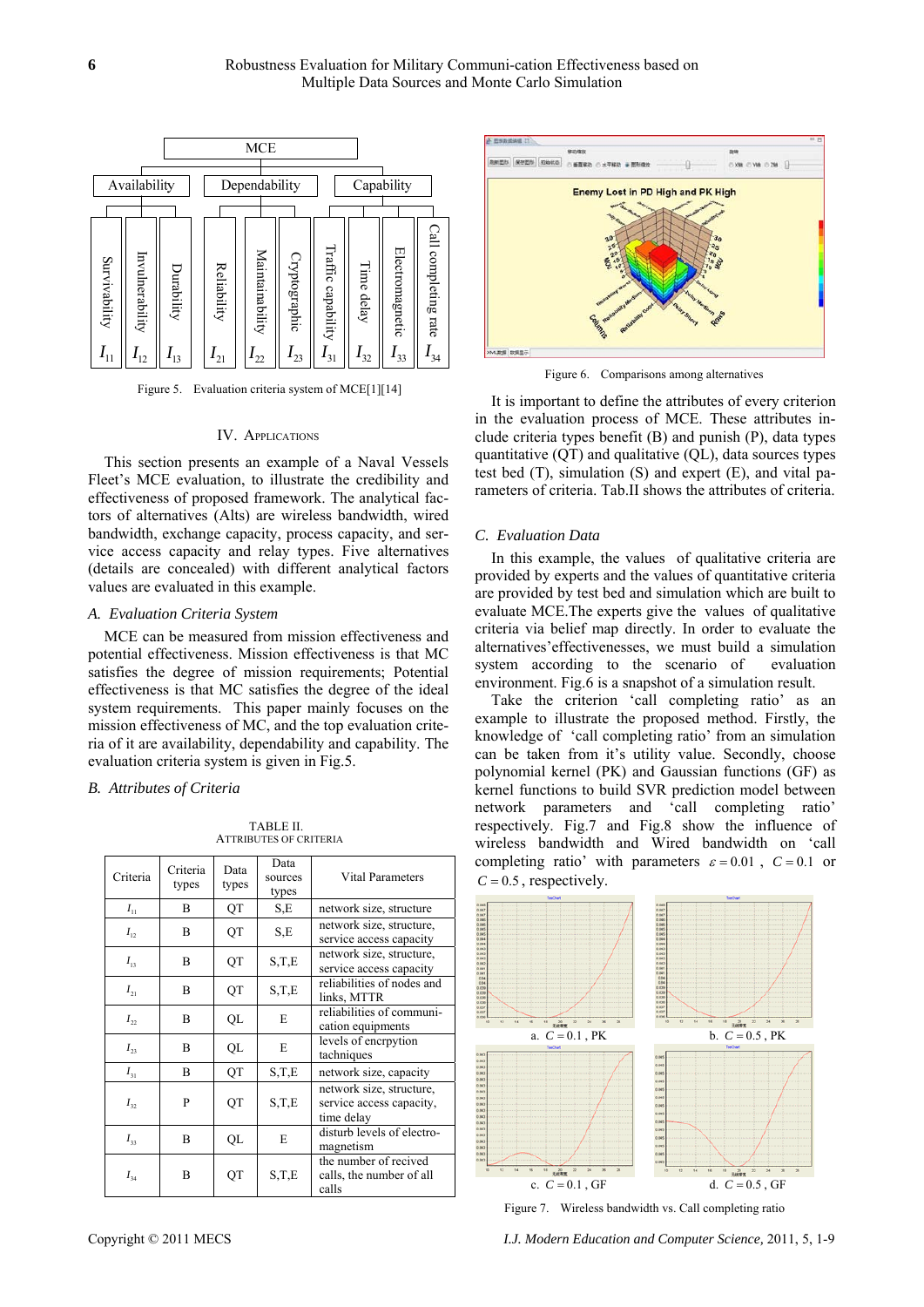

Figure 8. Wired bandwidth vs. Call completing ratio The build process of SVR prediction model was performed using the learn model of SVR operator in OASIS [15]. Then, the confidence of 'call completing ratio' from simulation data can be computed using SVR '*prediction mode loperator*' and '*load model operator'* in OASIS. Finally, use (10) to compute the confidence of 'call completing ratio' from the simulation data.

#### *D. Example of Data Fusion*

Take the computation of survivability [16] in alternative1 as an example. There are 3 experts and 3 virtual experts within evaluation process. The values of survivability in the alternative provided by these experts using belief map are (0.73, 0.77), (0.81, 0.79), (0.85, 0.80), (0.83, 0.88), (0.93, 0.83) and (0.88, 0.85) respectively. Use (6) to compute the final value of survivability in the alternative is 0.7191. Tab.III shows the fused results of alternative1's criteria values.

## *E. Beta Distribution Model*

Take the fitting process of the Beta distrbution model of 'call completing ratio' in alternative1 as example. The original data of 'call completing ratio' are shown on Tab.III. Using (6) integrate every two expert's (including virtual experts) values of it into a probability value. There are 6 experts in the evaluation process, and we can get 15



Figure 9. Beta distribution model of 'call completing ratio'

probability values of 'call completing ratio' in alternative1. Then, we can use  $(11)$ ,  $(12)$  and  $(13)$  to calculate the shape parameters of the beta distribution model of 'call completing ratio'. These calculate process was performed using the '*robustness analysis operator*' in OASIS. Fig.9 shows the data fitted interface of criterion "call completing ratio" in "alternative 2", from which we can see clearly that the parameter  $\alpha$  is 1.669076, and  $\beta$  is 2.511959.

## *F. Monte Carlo Simulation*

In order to compute the PoBs of alternatives, we perform Monte Carlo simulation with the Beta distribution model of each criterion of each alternative. The steps are:

*1) Determine simulation times N ;* 

*2) Perform Monte Carlo simulation with the Beta distribution model of each criterion of each alternative, and take the simulation result as the value of the criterion;* 

*3) Compute the criterion's utility value using utility function method, then integrate the communication alternative's effectiveness value ;* 

*4) Compare the integrated effectiveness values of alternatives, and choose the best one's optimal number plus one;* 

*5) Repeat step 1) to step 4) for N times.* 

*6) According to the optimal number of the five alternatives to calculate the PoBs of them.* 

Fig.10 is a comparison of integrated effectiveness of the alternatives with one simulation. This paper has inspected and verified many times by running Monte Carlo simulation, and found that the result of PoBs sort order is similar as the simulation is more than 60 times. Fig.11

| <b>Criteria</b> | <b>Virtual Expert 1</b> | <b>Virtual Expert 2</b> | <b>Virtual Expert 3</b> | <b>Expert 1</b> | <b>Expert 2</b> | <b>Expert 3</b> | <b>Fuse result</b> |
|-----------------|-------------------------|-------------------------|-------------------------|-----------------|-----------------|-----------------|--------------------|
| $I_{11}$        | (0.73, 0.77)            | (0.81, 0.79)            | (0.85, 0.80)            | (0.83, 0.88)    | (0.93, 0.83)    | (0.88, 0.85)    | 0.7191             |
| $I_{12}$        | (0.84, 0.75)            | (0.76, 0.78)            | (0.75, 0.81)            | (0.91, 0.79)    | (0.88, 0.80)    | (0.83, 0.89)    | 0.6990             |
| $I_{13}$        | (0.79, 0.74)            | (0.84, 0.79)            | (0.82, 0.75)            | (0.87, 0.84)    | (0.76, 0.82)    | (0.89, 0.88)    | 0.7018             |
| $I_{21}$        | (0.85, 0.76)            | (0.69, 0.75)            | (0.87, 0.76)            | (0.92, 0.76)    | (0.91, 0.87)    | (0.84, 0.81)    | 0.7003             |
| $I_{22}$        | (0.78, 0.73)            | (0.73, 0.72)            | (0.84, 0.80)            |                 |                 |                 | 0.6447             |
| $I_{23}$        | (0.85, 0.75)            | (0.75, 0.73)            | (0.72, 0.78)            |                 |                 |                 | 0.6377             |
| $I_{31}$        | (0.88, 0.80)            | (0.85, 0.77)            | (0.69, 0.74)            | (0.91, 0.81)    | (0.87, 0.86)    | (0.84, 0.82)    | 0.7077             |
| $I_{32}$        | (0.76, 0.74)            | (0.80, 0.76)            | (0.85, 0.69)            | (0.87, 0.82)    | (0.94, 0.79)    | (0.88, 0.81)    | 0.6902             |
| $I_{33}$        | (0.77, 0.73)            | (0.85, 0.69)            | (0.79, 0.81)            |                 |                 |                 | 0.6457             |
| $I_{34}$        | (0.78, 0.68)            | (0.81, 0.72)            | (0.83, 0.79)            | (0.88, 0.81)    | (0.90, 0.84)    | (0.91, 0.85)    | 0.7039             |

TABLE III. CRITERIA VALUES OF ALTERNATIVE1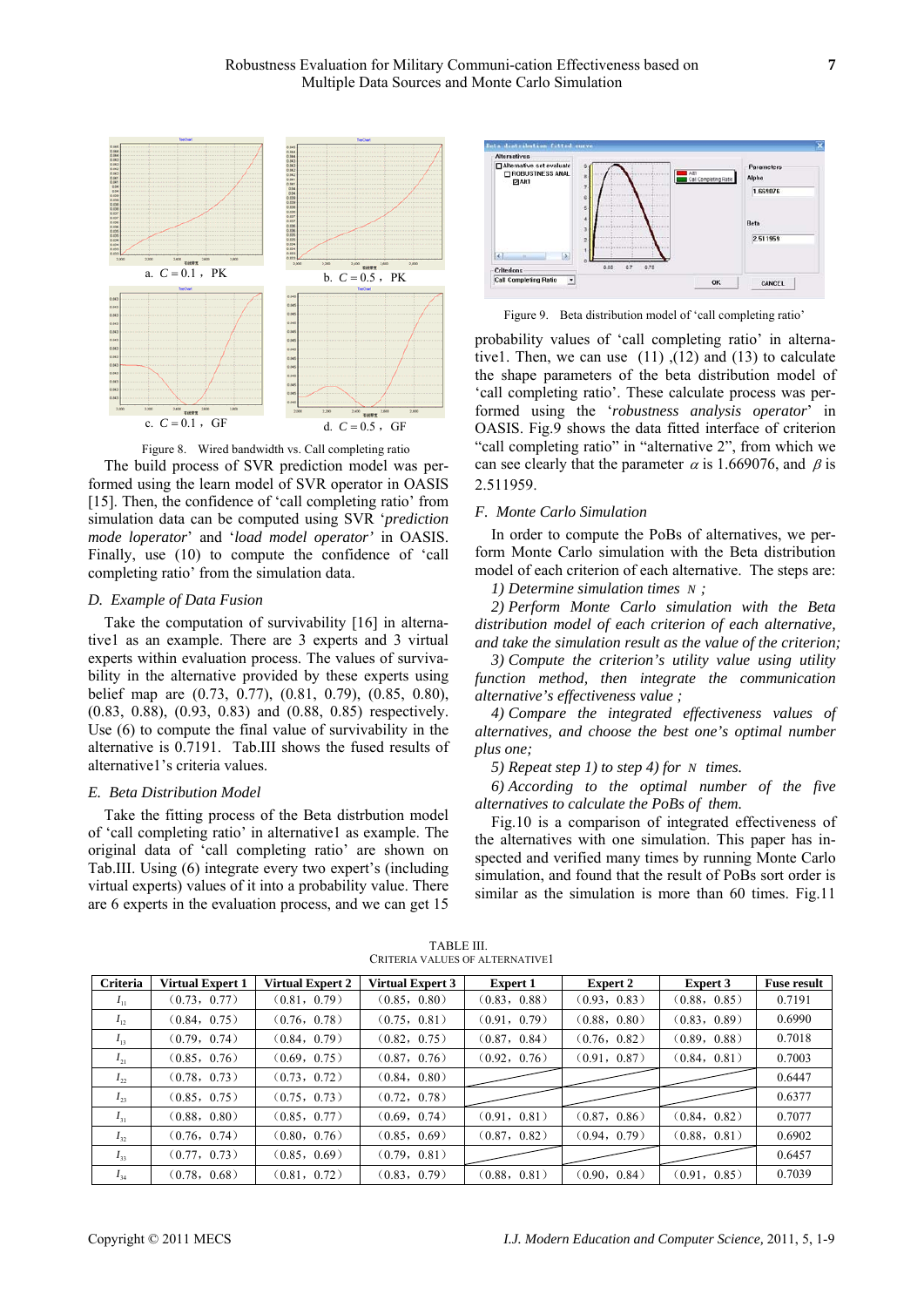

Figure 11. Integrated effectiveness comparison with one simulation

shows the simulation result of 300.

It can be figured out that all five alternatives have the probability to become the best one, which is reasonable after analyzing some groups of effectiveness evaluation values with original data. In Fig.10, alternative 3 (0.871) is better than alternative 1 (0.845), but it is uncertain that alternative 3 is absolutely or always better than others. In Fig.11, robustness analysis based on integrated effectiveness gives the PoB of each alternative. Form the figure we can see that alternative 3(0.18) is far smaller than alternative  $1(0.54)$ , and it can be gained that if just judge which alternative is the best to implement without robustness analysis, it would cause risk to military operation decision.

#### *G. Evaluation Results Analysis*

In this example, we have fused the data into three kinds of fusion samples for robustness analysis. They are the fusion of multiple experts' judgments (E), the fusion of experts' judgments and simulation data (E and S), the fusion of experts' judgments and simulation data with test bed data as training example (E, S and T). Then, the steady PoBs of the five alternatives' through different fused data are shown on Tab.IV. Combine Tab.IV with the whole evaluation process, we can see that:

*1) The increase of wireless bandwidth or wired bandwidth can improve MCE, but when service access capacity increase rapidity than them, the influence of them on MCE is faint.* 

*2) Exchange capacity and process capacity need increase with a constant ratio the same as wireless bandwidth as well as wired bandwidth, may provide better services to combat fighters.* 



Figure 10. Alternatives PoB Sort Order with 300 Simulations

*3) The integration of test bed data into evaluation process of MCE, can improve the credibility of evaluation results.* 

*4) There is "uncertainty"existed in data sources, and it may cause failed judgement in alternative optimazition. Data fusion can provide more information for evaluation with robustness discussion.* 

*5) Monte Carlo simulation can reflect the possible "uncertainty" of the fused data into Beta distribution based on their fitted model, and may minimize the risk of the data for evaluation through simulation.* 

*6) While comparing the alternatives, robustness analysis provides the judgment credible in terms of PoB instead of order of one integrated effectiveness value.* 

TABLE IV. COMPARISONS AMONG EVALUATION RESULTS

|                 |            | Alt1 | Alt2 | Alt3 | Alt4 | Alt5 |
|-----------------|------------|------|------|------|------|------|
| Data<br>sources |            |      |      |      |      |      |
|                 | E and S    |      |      |      |      |      |
|                 | E, S and T |      |      |      |      |      |

## V. CONCLUSION

The multiple sources of evaluation data and the rapidly changes of environment bring to the uncertainty of effectiveness evaluation results. The main purpose of this paper is to improve the robustness of MCE evaluation result based on multiple data sources and Monte Carlo simulation. Through integrating test bed data into evaluation process of MCE, the evaluation results are become more credibility; and use the Monte Carlo simulation during evalution process, the uncertainty of evaluation result is minimized. Therefore, the proposed multiple data sources fusion method, the computation of alternatives' PoB using Monte Carlo simluation, and the robustness evaluation framework provide well-foundations for designers and builders of MC network.

#### **ACKNOWLEDGMENT**

The authors would like to gratefully acknowledge the financial support of the National Natural Science Foundation of China (No. 91024015 and No. 61074107).

#### **REFERENCES**

- [1] K.Su, J.Zhang, and Q.Yu, "Research on Military Intelligence Decision Support System based on Object-oriented Simulation," Proceedings of 2007 IEEE International Conference on Grey Systems and Intelligent Services, Nanjing, China, November 18-20, 2007, pp.1246-1249.
- [2] F.L. Shi, F. Yang, Q. Li, and Y.F. Zhu, "Simulation Based Effectiveness Evaluation of Military Communication Network with SEA Evaluation Operator". Fire control and command control, Beijing, China, 2011, in press.
- [3] Y.Y. Huang, "Research on the Robustness Evaluation Method of Operational Effectiveness of Weapon Equipments and Its Supporting Techniques," PhD Dissertation, National University of Defense Technology, Changsha, Hunan, China, 2006.
- [4] Robust Decisions Inc, "ACCORD ™ Users Manual Version 2.5," Corvallis OR. 2008.

Copyright © 2011 MECS *I.J. Modern Education and Computer Science,* 2011, 5, 1-9